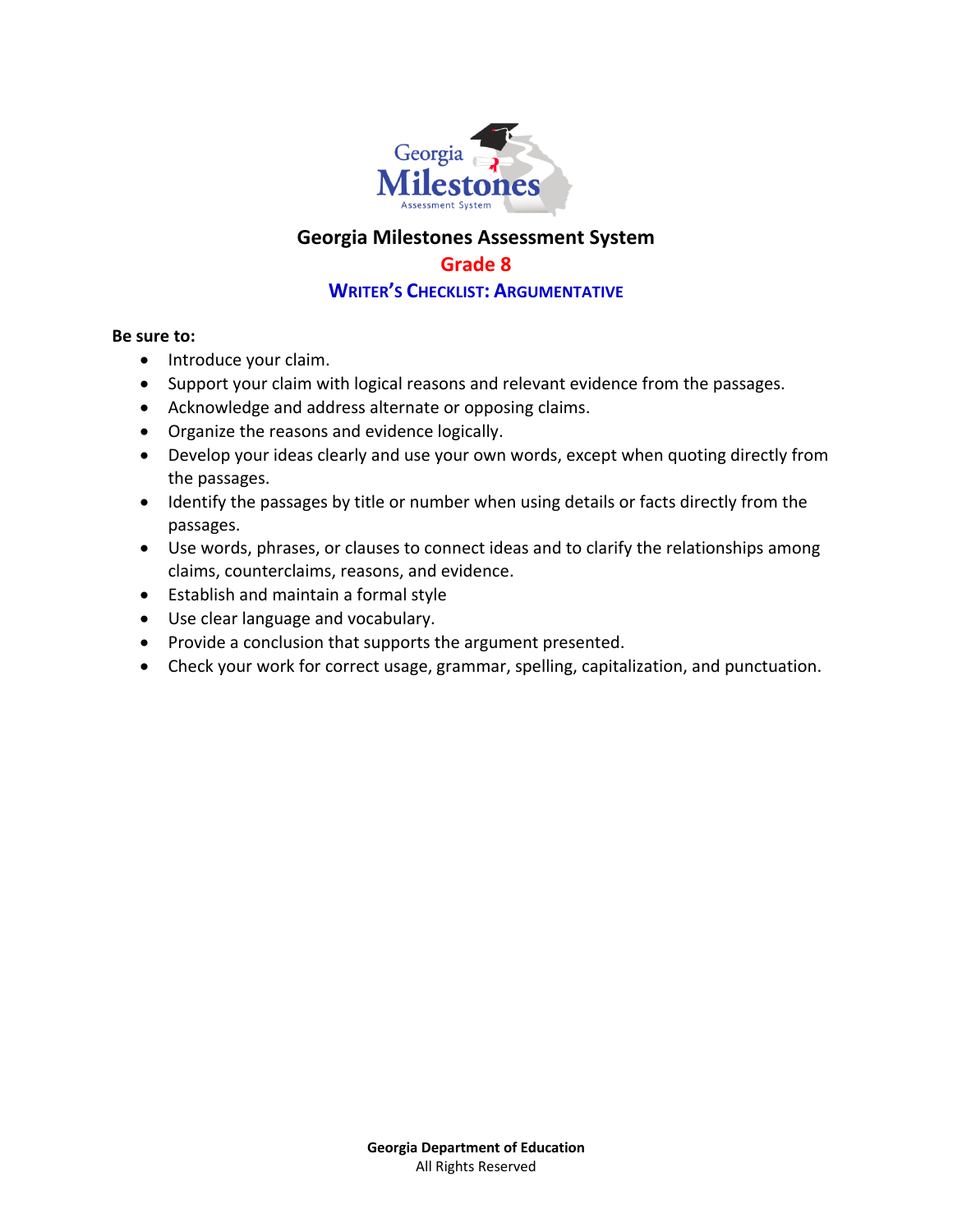

# **Georgia Milestones Assessment System Grade 8**

## **WRITER'S CHECKLIST: INFORMATIONAL/EXPLANATORY**

#### **Be sure to:**

- Introduce the topic clearly, provide a focus, and organize information in a way that makes sense.
- Use information from the two passages so that your essay includes important details.
- Develop the topic with facts, definitions, details, quotations, or other information and examples related to the topic.
- Identify the passages by title or number when using details or facts directly from the passages.
- Develop your ideas clearly and use your own words, except when quoting directly from the passages.
- Use appropriate and varied transitions to connect ideas and to clarify the relationships among ideas and concepts.
- Use clear language and vocabulary.
- Establish and maintain a formal style
- Provide a conclusion that supports the information presented.
- Check your work for correct usage, grammar, spelling, capitalization, and punctuation.